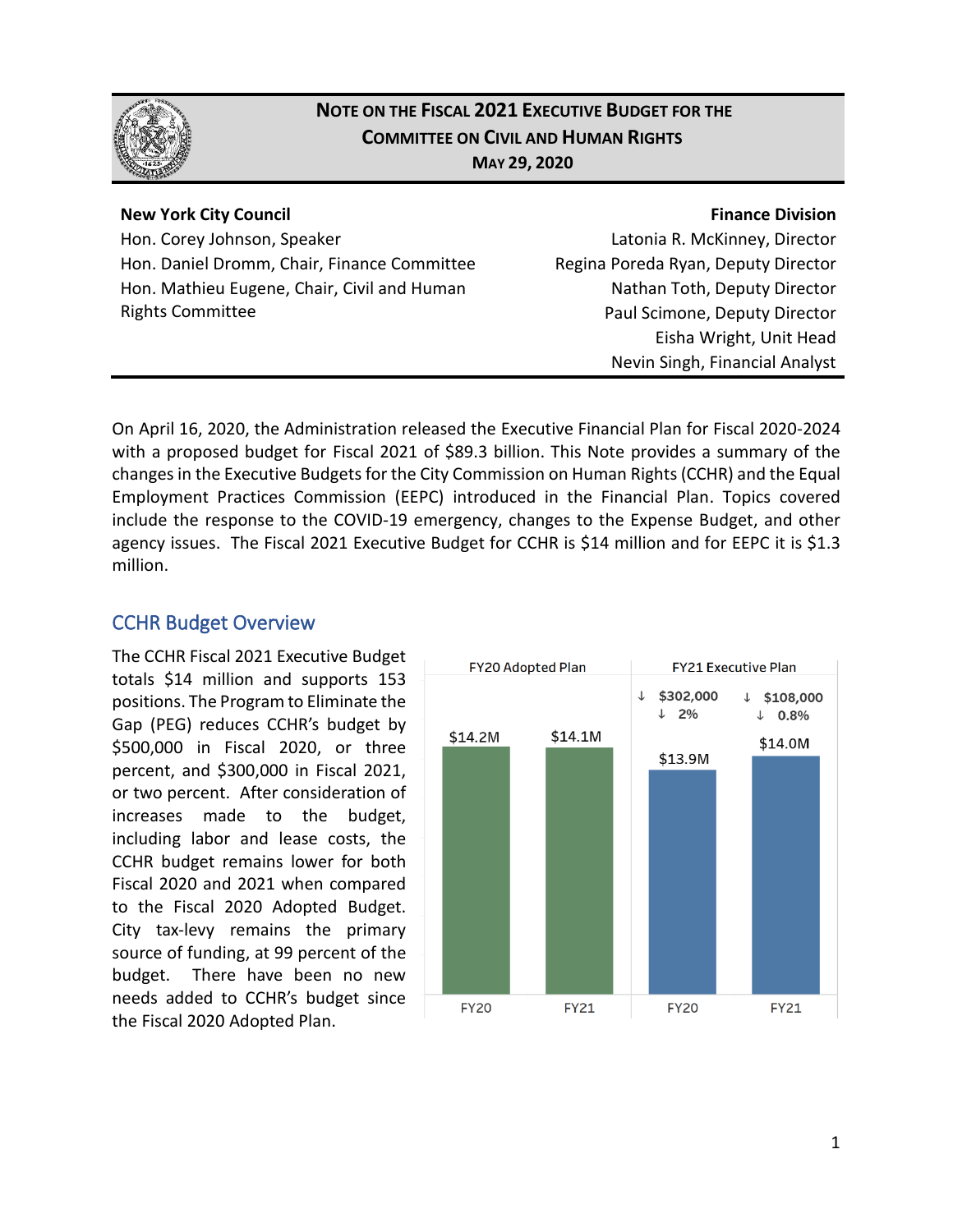#### Executive Plan Changes

- **Personal Service Accruals.** The savings for Fiscal 2020 of \$500,000 and for Fiscal 2021 of \$300,000 are a result of accrued Personal Services funding.
- **Vacancy Reductions.** Elimination of seven personnel is baselined and first shows a savings of \$554,218 in Fiscal 2022. This reduces the agency's budgeted headcount from 160 to 153. The positions that will be affected by the reductions are attorney positions within the agency's Law Enforcement Bureau. It is important to note that CCHR has had significant headcount additions since 2015, totaling 93



positions. For more information on these additions please refer to the Fiscal 2021 Preliminary Budget which can be found on the Council's website: *https://council.nyc.gov/budget/wpcontent/uploads/sites/54/2020/03/226-CCHR.pdf.*

#### Other Adjustments

- **Labor Funding.** As a result of previous labor agreements, the Executive Plan increases salary with an adjustment of \$6,041 for Fiscal 2020 and \$9,378 for Fiscal 2021.
- **Lease Adjustment.** An adjustment on an office space lease baselines funding of \$7,723 starting in the Fiscal 2021 budget.
- **Heat, Light, and Power.** Adjustments to the budget for OTPS spending related to office energy use is baselined at \$20,194 starting in Fiscal 2021.

### Agency Response to COVID -19

In response to the COVID-19 pandemic, CCHR has continued its work remotely. Although, CCHR has not added any funding for COVID-related expenditures, it has expanded discrimination-based complaints to include those falling under COVID-19. CCHR published an online resource page outlining rights and protections for COVID-19 related discrimination in housing, employment, and public accommodations which is available at www.nyc.gov/stopcovidhate.

• **Housing Discrimination.** Cases of housing discrimination against a person with suspected or confirmed COVID-19, or against a person caring for someone with a suspected or confirmed case, are protected under the City Human Rights Law's broad protections based on actual or perceived disability and a person's association with someone with a disability. In addition, essential workers who may face housing discrimination because they are at risk of exposure to COVID-19 are covered by the City Human Rights Law's protections based on occupation.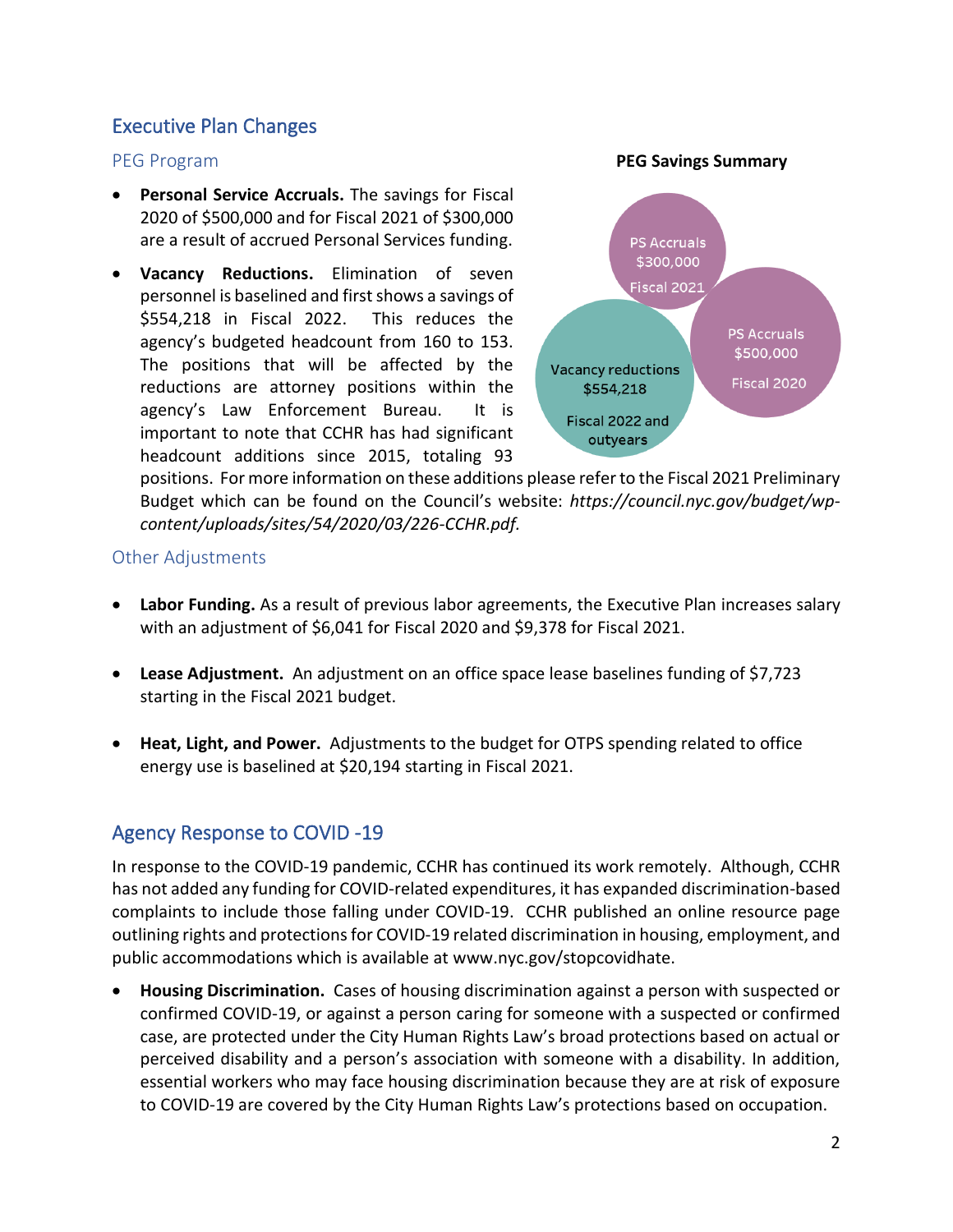CCHR has received 228 COVID-19 related inquiries, 44 of which are in the housing context. These cases include situations in which buildings are not permitting or facilitating deliveries to the door of individuals or are unable to lift or otherwise carry packages or deliveries. CCHR has provided information about rights to request a reasonable accommodation. In addition, in some cases, CCHR contacted landlords to advise them of their responsibilities under the City's Human Rights Law.

• **Bias Incidents.** Starting in January, anti-Asian discrimination and harassment began to increase, including scapegoating, fearmongering, and the spread of misinformation, as news about COVID-19 started to emerge. In February, the Commission started to receive its first reports of New York City-based incidents of discrimination and harassment targeting Asian New Yorkers. From February through mid-April, the agency recorded 284 reports of harassment and discrimination related to COVID-19, over 40 percent of which identify incidents of anti-Asian harassment or discrimination. By comparison, during this same time period in 2019, the Commission received just five reports of anti-Asian discrimination.

In April, CCHR formed a COVID-19 Response Team to respond to these complaints, and has since taken action in 176 reports by, for example, conducting early interventions, providing information on reasonable accommodations, referrals to other agencies, and commencing investigations. CCHR has closed 10 of 26 matters that have been opened as a result of discrimination or harassment.

- **Community Relations.** CCHR has held bystander intervention trainings with the Center for Anti-Violence Education that provide techniques to safely de-escalate a bias incident, which are held in English and Mandarin. In early March, community forums were held in Sunset Park, Brooklyn and Manhattan's Chinatown educating Asian communities of their rights and protections under the law. In addition, CCHR has hosted COVID-19 related virtual information sessions on workplace rights and town halls on how to respond to incidents of hate and bias.
	- o CCHR has a dedicated East Asian Communities Liaison who along with other members of the community outreach team have been working with community leaders to provide information and resources.
	- o A social media campaign also has been developed to connect people with resources on their rights as they relate to COVID-19.

### EEPC Budget Overview

The Fiscal 2021 Executive Budget totals \$1.3 million, including \$1.2 million for PS spending to support 14 full-time employees and \$86,000 in OTPS spending. The Fiscal 2021 Executive Budget shows an increase of \$47,000 or four percent when compared to the \$1.2 million in the Fiscal 2020 Adopted Budget. EEPC's budget is entirely derived from City tax-levy funding. EEPC's PEG is a savings of \$30,000 for Fiscal 2020, which is from unspent Personal Services funds. This PEG is less than three percent of the Fiscal 2020 Budget for EEPC. There are no other adjustments to EEPC's budget in the Executive Plan. EEPC's Financial Plan summary can be found in Appendix B.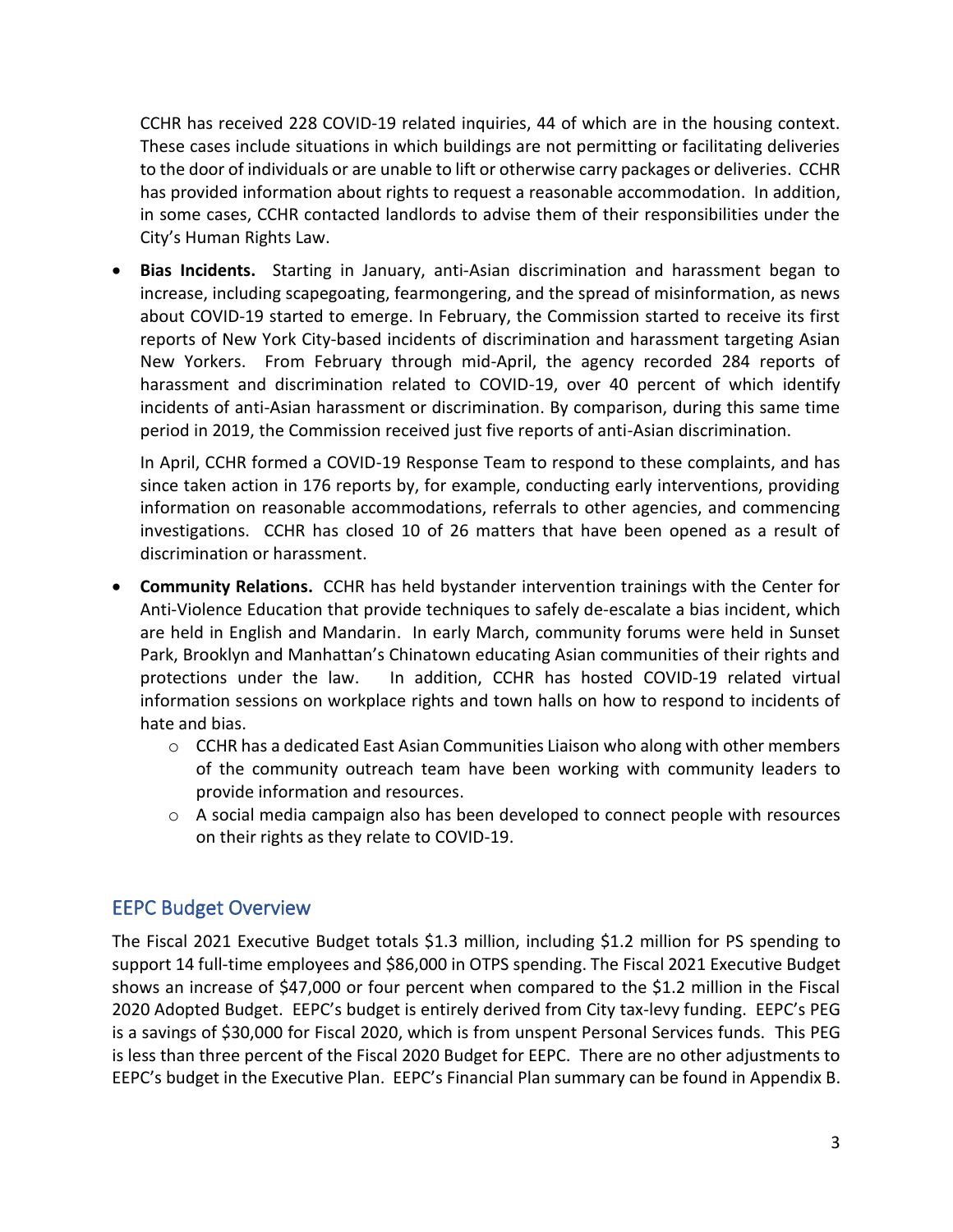## Appendix A: CCHR Financial Plan Summary

| <b>CCHR</b> Financial Summary               |              |               |             |                       |             |                  |
|---------------------------------------------|--------------|---------------|-------------|-----------------------|-------------|------------------|
| <b>Dollars in Thousands</b>                 |              |               |             |                       |             |                  |
|                                             | <b>FY18</b>  | <b>FY19</b>   | <b>FY20</b> | <b>Executive Plan</b> |             | *Difference      |
| <b>Dollars in Thousands</b>                 | Actual       | <b>Actual</b> | Adopted     | <b>FY20</b>           | <b>FY21</b> | <b>FY20-FY21</b> |
| Spending                                    |              |               |             |                       |             |                  |
| <b>Personal Services</b>                    | \$9,457      | \$10,888      | \$11,843    | \$11,492              | \$11,784    | (558)            |
| <b>Other Than Personal Services</b>         | 3,301        | 2,369         | 2,315       | 2,363                 | 2,250       | (565)            |
| <b>TOTAL</b>                                | \$12,758     | \$13,257      | \$14,157    | \$13,856              | \$14,034    | (\$123)          |
| <b>Personal Services</b>                    |              |               |             |                       |             |                  |
| Full-Time Salaried - Civilian               | \$9,169      | \$10,441      | \$11,431    | \$11,081              | \$11,373    | (558)            |
| <b>Additional Gross Pay</b>                 | 228          | 376           | 250         | 250                   | 250         | 0                |
| Unsalaried                                  | 48           | 68            | 143         | 143                   | 143         | 0                |
| Overtime - Civilian                         | 11           | 3             | 15          | 15                    | 15          | 0                |
| P.S. Other and Other Salaried               | $\mathbf{1}$ |               | 5           | 5                     | 5           | 0                |
| <b>SUBTOTAL</b>                             | \$9,457      | \$10,888      | \$11,843    | \$11,492              | \$11,784    | (558)            |
| <b>Other Than Personal Services</b>         |              |               |             |                       |             |                  |
| Other Services & Charges                    | \$1,423      | \$1,290       | \$1,440     | \$1,183               | \$1,465     | \$25             |
| <b>Contractual Services</b>                 | 556          | 600           | 571         | 521                   | 481         | (90)             |
| Supplies & Materials                        | 135          | 100           | 118         | 77                    | 118         | 0                |
| Contractual Service - Professional Services | 529          | 230           | 97          | 292                   | 97          | 0                |
| Property & Equipment                        | 658          | 149           | 89          | 290                   | 89          | 0                |
| <b>SUBTOTAL</b>                             | \$3,301      | \$2,369       | \$2,315     | \$2,363               | \$2,250     | $($ \$65)        |
| <b>TOTAL</b>                                | \$12,758     | \$13,257      | \$14,157    | \$13,856              | \$14,034    | (\$123)          |
| <b>Funding</b>                              |              |               |             |                       |             |                  |
| City Funds                                  |              |               | 14,157      | 13,809                | \$14,034    | (5123)           |
| State                                       |              |               |             | 47                    |             | 0                |
| <b>TOTAL</b>                                | \$12,578     | \$13,257      | \$14,157    | \$13,856              | \$14,034    | (5123)           |
|                                             |              |               |             |                       |             |                  |
| <b>Budgeted Headcount</b>                   |              |               |             |                       |             |                  |
| Community Development                       | 71           | 71            | 111         | 111                   | 111         | 0                |
| Other Civilian                              | 69           | 63            | 49          | 42                    | 42          | (7)              |
| <b>TOTAL</b>                                | 140          | 129           | 160         | 153                   | 153         | (7)              |

*\*The difference of Fiscal 2020 Adopted Budget compared to Fiscal 2021 Executive Budget.*